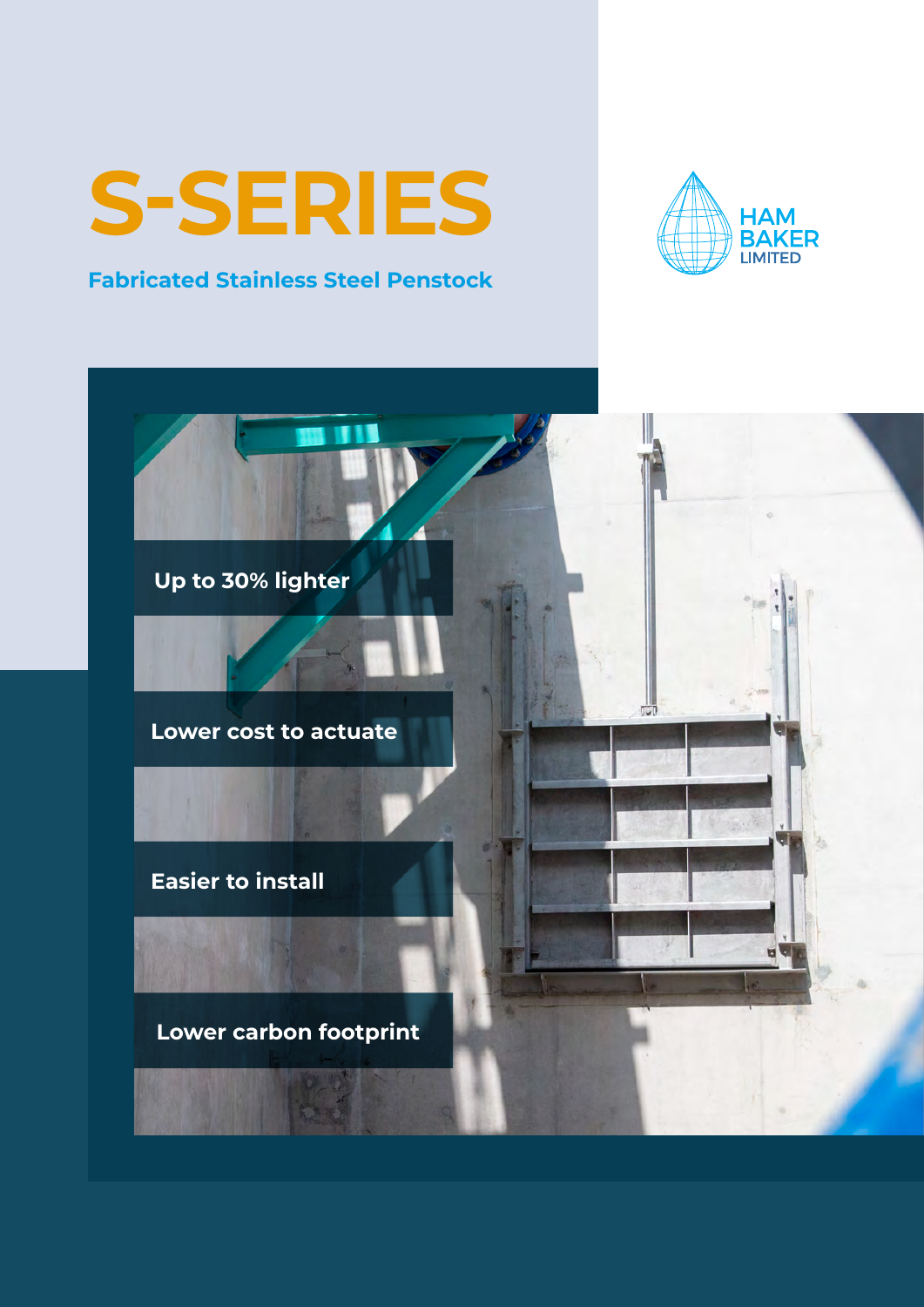**The S-Series Penstock is the latest addition to the Ham Baker Penstock portfolio designed and built at the Group's HQ in Stoke on Trent.**

**The range offers countless benefits to endusers and their contractors and it matches and exceeds water industry specifications, including British Standard, AWWA and WIMES.**





## **INTRODUCING THE**

## **S-SERIES** • Features<br>• 30% lighter than traditional steel fabricated penstocks.

- 
- Quicker lead times from quote to order to delivery through a new in-house design tool.
- S-Series penstock incorporates a standardised sealing system that ensures the integrity and performance of the penstock.
- Less material used to construct the S-Series results in a lighter door.
	- Requires less energy to operate, and for actuated penstocks the capability to downsize the actuator and therefore overall cost to install.
	- Less material and manufacturing processes result in less energy needed to build - better carbon footprint.
- Easier and quicker to install, reducing workforce and plant time on site.
- Low maintenance sealing system easily replaced in situ.
- Off the shelf Wide variety of standard S-Series penstocks available for a Fasttrack option.
- Larger sizes up to 2m aperture available on request.
- A resilient bottom seal provides flush bottom closure.

### **Features**

## **Operating Specification**

#### **Heads**

ON-6M . OFF - 6M. (larger heads available).

#### **Aperture**

150mm - 1000mm Square. (larger apertures available).

#### **Mounting**

Wall face Channel side Channel rebate.

#### **Operation**

Manual, Electric Actuator, Hydraulic Actuator or a combination with emergency backup.

#### **Material**

Stainless Steel BSEN 10088 . grade 1.4301 (304). grade 1.4401 (316)

#### **Testing**

FAT Testing Type Tested FEA Verified.

#### **Welding**

BS EN 1090 .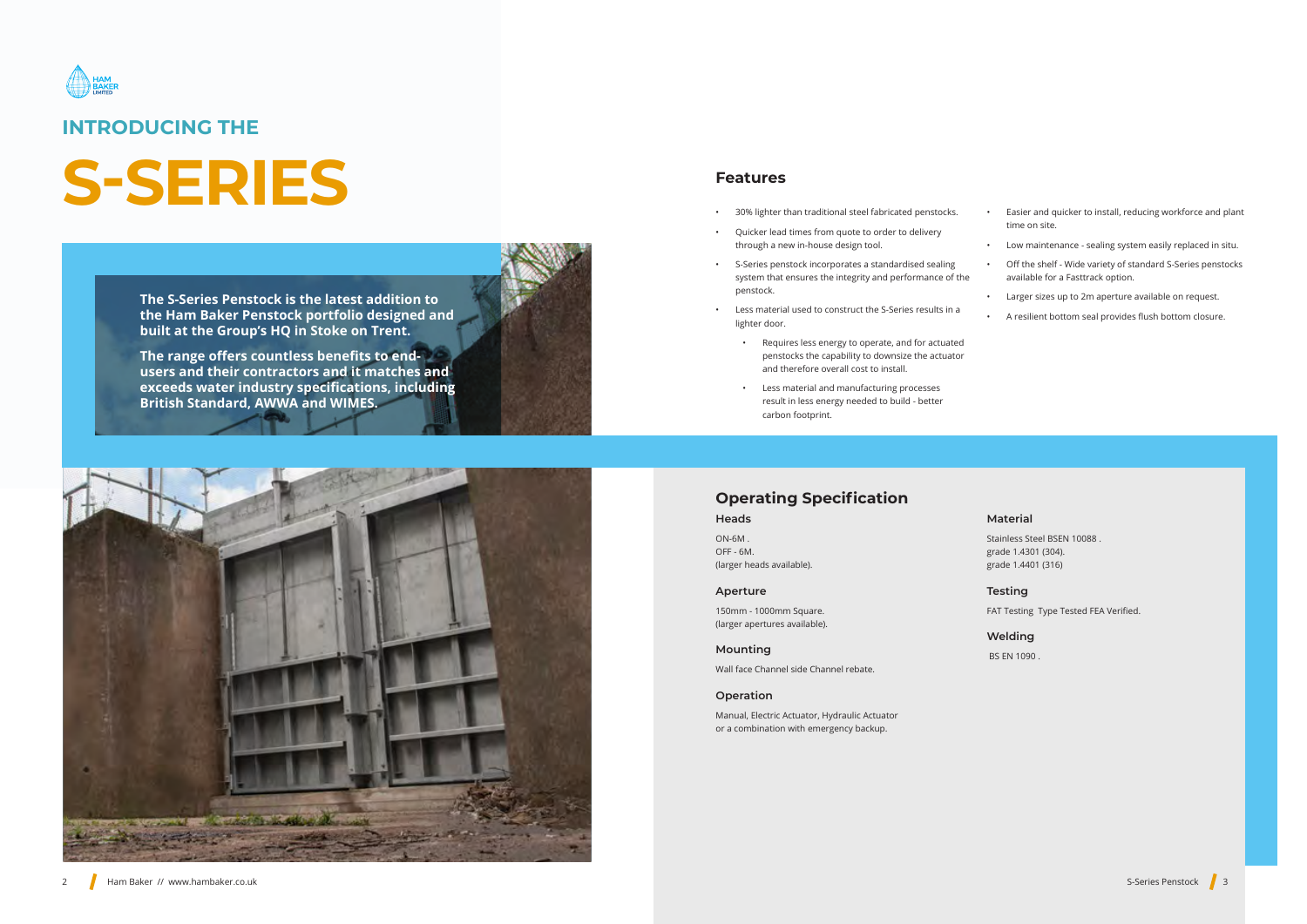

# **DIMENSIONS**

|                                  | <b>DIM</b> |        |             |                |                |                |     |     |                |      |      |      |                |                |                |      |      |
|----------------------------------|------------|--------|-------------|----------------|----------------|----------------|-----|-----|----------------|------|------|------|----------------|----------------|----------------|------|------|
| <b>Description Of Dimensions</b> | (mm)       |        |             |                |                |                |     |     |                |      |      |      |                |                |                |      |      |
| Sq. Opening                      |            |        |             | A              | 150            | 200            | 225 | 250 | 300            | 400  | 450  | 500  | 600            | 700            | 800            | 900  | 1000 |
| Ctr Holes Over The Width         |            | B      | 300         | 410            | 435            | 460            | 510 | 610 | 660            | 740  | 840  | 940  | 1040           | 1140           | 1240           |      |      |
| Width Over Frame                 |            |        | C           | 405            | 455            | 480            | 505 | 555 | 655            | 705  | 810  | 910  | 1010           | 1110           | 1210           | 1310 |      |
| Height Of Half Frame             |            |        | D           | 415            | 490            | 527            | 575 | 590 | 810            | 885  | 960  | 1210 | 1310           | 1410           | 1560           | 1820 |      |
| Height Of Full Frame             |            |        | E           | 550            | 650            | 700            | 750 | 790 | 1060           | 1210 | 1310 | 1470 | 1670           | 1920           | 2120           | 2320 |      |
| Invert Depth                     |            |        |             | F.             | 40             | 40             | 40  | 40  | 40             | 110  | 110  | 110  | 110            | 110            | 110            | 110  | 110  |
| Invert To 1st Hole               |            |        | G           | 60             | 60             | 60             | 60  | 50  | 50             | 50   | 50   | 50   | 50             | 50             | 50             | 50   |      |
| 1st To 2nd Hole                  |            |        | H           | 165            | 240            | 278            | 315 | 350 | 280            | 330  | 380  | 240  | 290            | 340            | 260            | 293  |      |
| 2nd To 3rd Hole                  |            |        |             |                |                |                |     |     | 320            | 345  | 370  | 240  | 290            | 340            | 260            | 293  |      |
| 3rd To 4th Hole                  |            |        |             |                |                |                |     |     |                |      |      | 420  | 470            | 450            | 260            | 293  |      |
| 4th To 5th Hole                  |            |        | К           |                |                |                |     |     |                |      |      |      |                | $\sim$         | 510            | 570  |      |
| Frame Side To 1st Invert Hole    |            |        |             |                |                |                |     | 305 | 330            | 370  | 255  | 272  | 92             | 92             | 92             |      |      |
| 1st To 2nd Invert Hole           |            |        | M           |                |                |                |     |     |                |      |      | 400  | 467            | 286            | 318            | 352  |      |
| 2nd To 3rd Invert Hole           |            |        | N           |                |                |                |     |     |                |      |      |      |                | 286            | 318            | 352  |      |
| 3rd To 4th Invert Hole           |            |        | $\circ$     |                |                |                |     |     |                |      |      |      |                | 286            | 318            | 352  |      |
| Side Hole To 1st Soffit Hole     |            | P      |             |                |                |                |     |     |                |      |      |      | 183            | 233            | 283            |      |      |
| 1st To 2nd Soffit Hole           |            |        | Q           |                |                |                |     |     |                |      |      |      |                | 255            | 255            | 225  |      |
| 2nd To 3rd Soffit Hole           |            |        | $\mathsf R$ |                |                |                |     |     |                |      |      |      |                | 255            | 255            | 225  |      |
| 3rd To 4th Soffit Hole           |            |        | S           |                |                |                |     |     |                |      |      |      |                | 255            | 255            | 225  |      |
| No. Of Fixing Holes              |            |        | $\top$      | $\overline{4}$ | $\overline{4}$ | $\overline{4}$ | 4   | 4   | $\overline{7}$ | 7    | 7    | 10   | 10             | 12             | 14             | 14   |      |
| Dia Of Fixing Holes              |            |        | U           | 15             | 15             | 15             | 15  | 15  | 15             | 15   | 15   | 15   | 15             | 15             | 15             | 15   |      |
| No. Of Soffit Fixing Holes       |            | $\vee$ |             |                |                |                |     |     |                |      |      |      | $\overline{4}$ | $\overline{4}$ | $\overline{4}$ |      |      |
| Dia Of Soffit Fixing Holes       |            | W      |             |                |                |                |     |     |                |      |      |      | 11             | 11             | 11             |      |      |
| Invert To Soffit Fixing Holes    |            | X      |             |                |                |                |     |     |                |      |      |      | 872            | 972            | 1072           |      |      |
| Invert To Invert Fixing Holes    |            | Y      |             |                |                |                |     | 80  | 80             | 80   | 80   | 80   | 80             | 80             | 80             |      |      |
| Frame Depth (Incl. 25mm Grout)   | Ζ          | 160    | 160         | 160            | 160            | 160            | 160 | 160 | 205            | 240  | 240  | 265  | 265            | 265            |                |      |      |
| Weight (Kg)                      |            |        |             |                | 29             | 35             | 38  | 41  | 47             | 64   | 69   | 93   | 114            | 127            | 185            | 203  | 230  |

 $\bullet$ 

**EFULFRA**